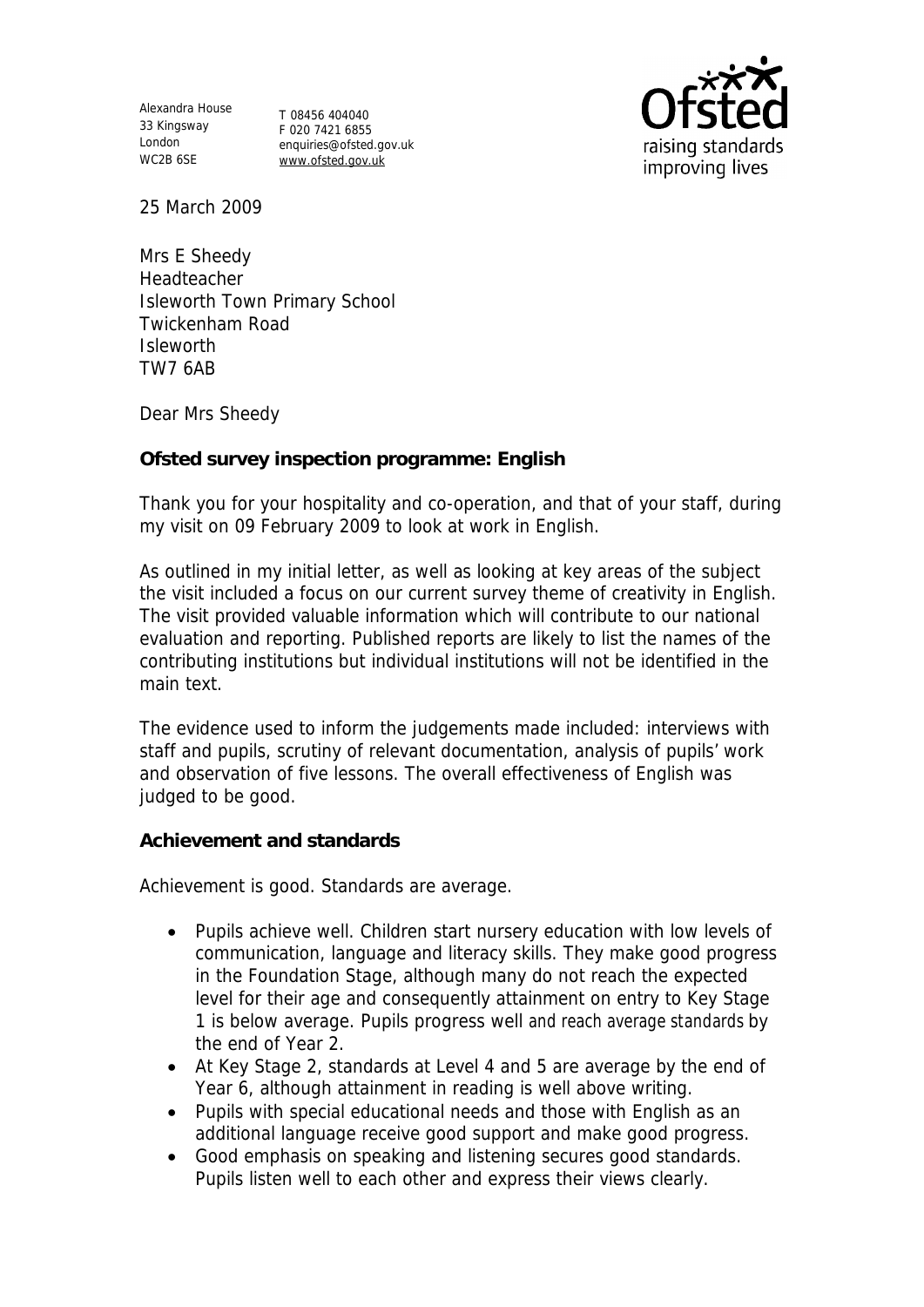Good provision for personal development, such as through talk partners, collaborative groups, assemblies and the school council makes a good contribution to the development of pupils' speaking and listening skills. Empathy is promoted strongly through engagement in texts and in writing.

**Quality of teaching and learning of English**

The quality of teaching and learning is good.

- Expectations for achievement are high and good planning for learning secures good progression. Lessons are structured well. Clear objectives and outcomes enable pupils to reflect on their own progress, challenging tasks are well matched to the needs of learners, skills are taught systematically and good use of questioning furthers learning.
- Teachers have secure subject knowledge and engage pupils in well resourced and interesting activities that include good use of information and communication technology (ICT). Independent learning is encouraged strongly and pupils are given good opportunities for reflection and review of progress towards individual curricular targets.
- Pupils enjoy English and behave well. They have positive attitudes to learning and they are eager to contribute to lessons, collaborate and share their ideas. Very good relationships and good support for pupils struggling with learning secure good achievement.
- Assessment is a very strong feature of planning and underachievement is identified promptly. Accurate levelling and marking of good quality secures progress. Pupils know their targets, how to achieve them and value the good support they receive to do so.
- Well trained teaching assistants provide good support to targeted pupils that results in good gains in learning.

## **Quality of curriculum**

The quality of the curriculum is good.

- The carefully structured curriculum, with its strong focus on basic skills, meets the needs of pupils well. The renewed framework for literacy extends breadth and balance and informs planning for lessons. Good provision for media and ICT stimulates learning and accelerates progress. Provision for cultural diversity is good.
- Good provision for enrichment activities links explicitly to planning for English and learning in classrooms.
- Cross-curricular links are developing well and pupils have good opportunities to use writing skills learnt in English in other subjects.
- The good focus on home learning activities enables parents to support their children's achievement well.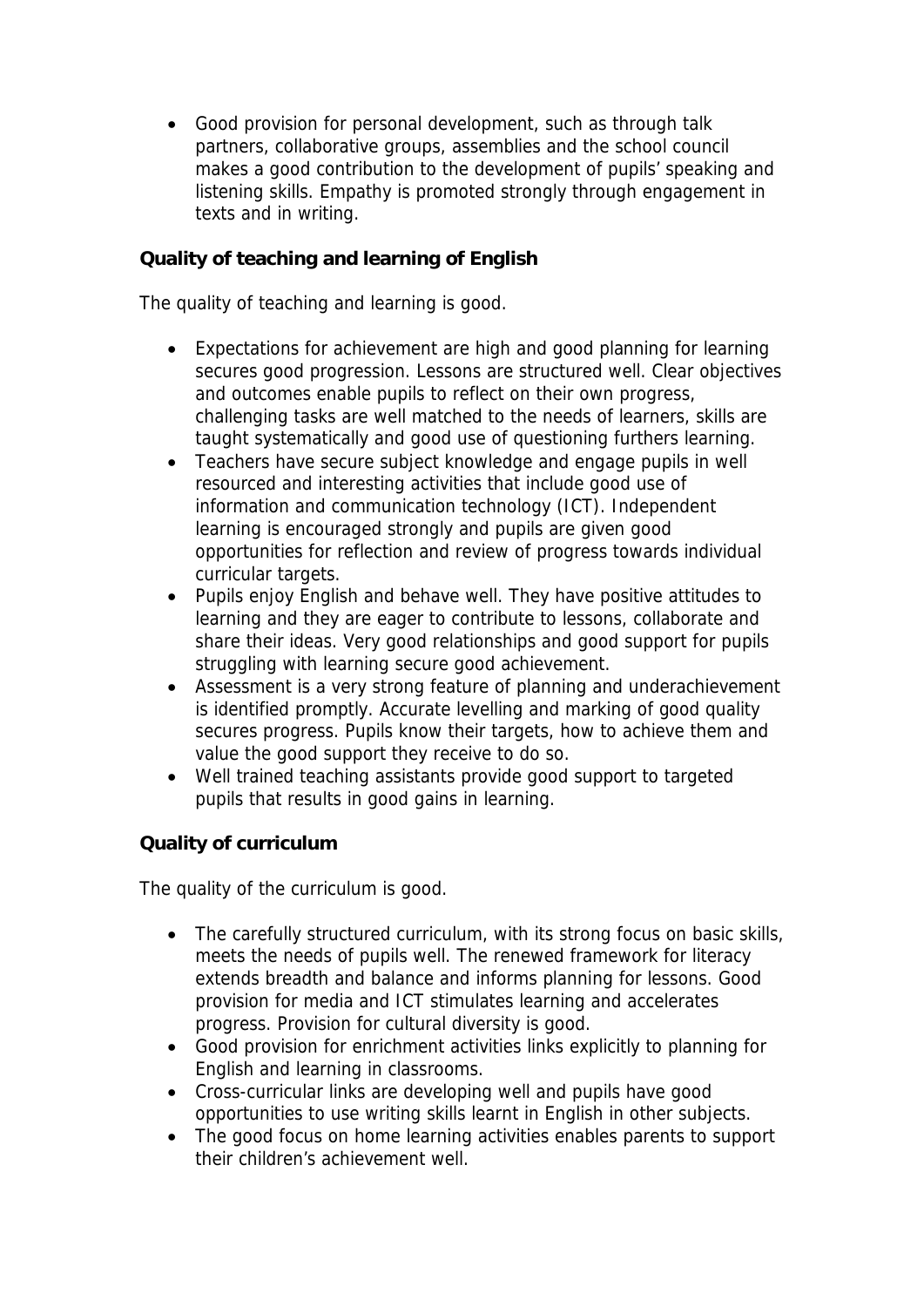• High quality displays in classrooms and corridors celebrate learning well and provide good models for achievement.

**Leadership and management of English**

Leadership and management are good.

- The school is addressing low standards on entry and some underachievement well. Strong and determined leadership, a clear vision for English and clear policies and procedures secure provision, accelerate progress and have raised standards.
- There is an accurate understanding of strengths and areas for development and good planning for improvement. Good investment in the continuing professional development of teaching and support staff secures priorities.
- Provision, and its impact on improved outcomes for learning, is monitored systematically and evaluated rigorously and regularly.
- Inclusion is promoted strongly. Data is used well to target a good range of carefully planned interventions, including for more able pupils, which result in good gains in learning. Pupils' achievements are tracked very closely and reviewed regularly to secure progress.

**Creativity in English**

- The school is making good progress in combining subjects across the curriculum to provide broader contexts for learning and to secure skills in English.
- To this end, creativity in the teaching of writing in particular is encouraged strongly, clear in planning and in lessons, and improving outcomes.

**Areas for improvement, which we discussed, included:**

- continuing to raise standards in English, and in writing in particular
- further developing creativity in English through cross-curricular planning that secures further improvement in outcomes.

I hope these observations are useful as you continue to develop English in the school.

As I explained in my previous letter, a copy of this letter will be sent to your local authority.